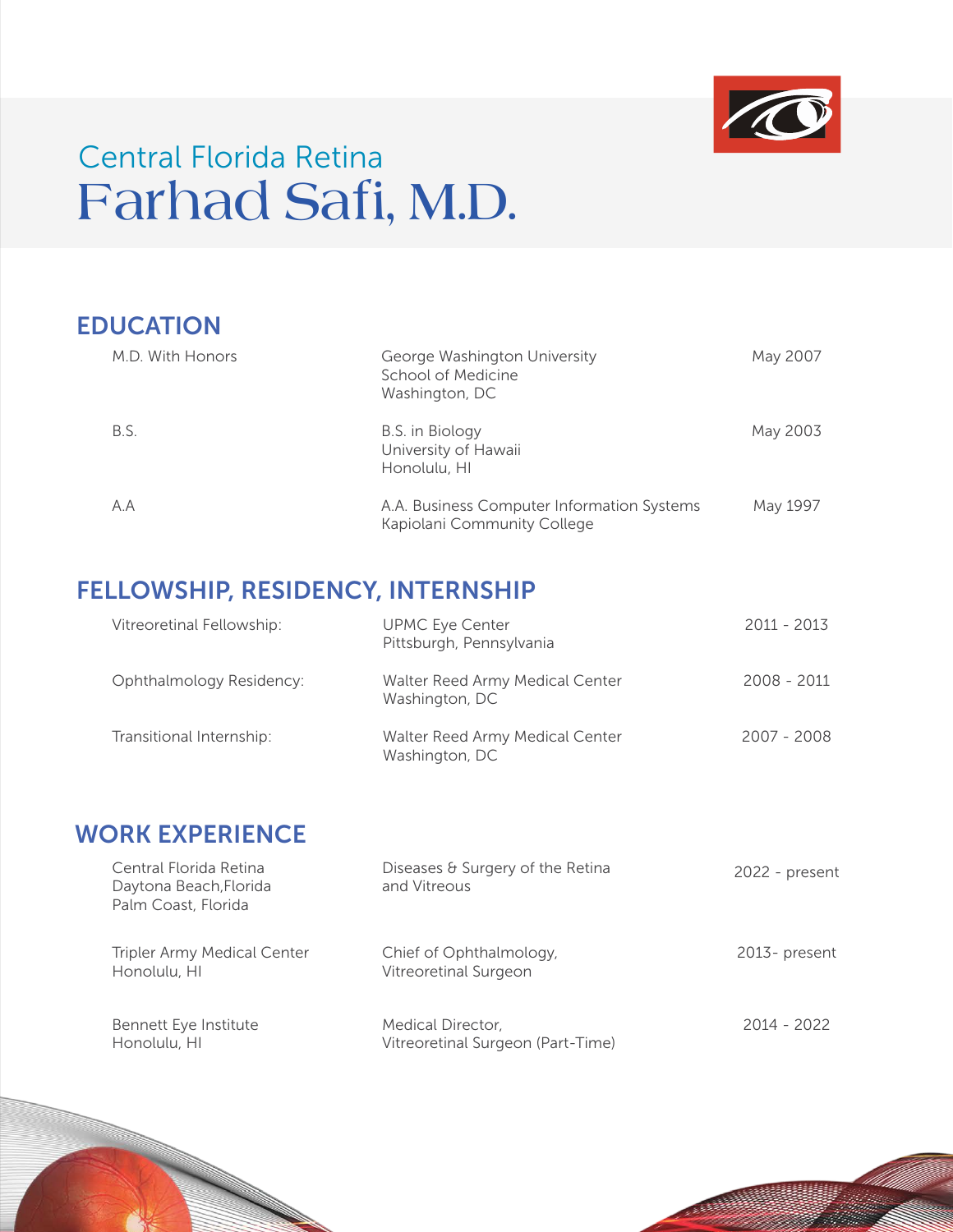#### **CERTIFICATION**

American Board of Ophthalmology Corober 2012

# **LICENSURE** Florida, Hawaii

### MEDICAL SOCIETIES

American Society of Retina Specialists American Academy of Ophthalmology American Medical Association Society of Military Ophthalmologists Hawaii Ophthalmologic Society

#### PUBLICATIONS

1. Farhad Safi, Marcus H. Colyer, Michael J. Mines, Michael P. Smith, Dal W. Chun. Characteristics Of Closed Globe Injury to Zones I and II as a Result of Combat Ocular Trauma in Patients Injured During Operations Iraqi and Enduring Freedom. Poster presented at the annual meeting of Association for Research in Vision and Ophthalmology, 2011. Ft. Lauderdale, Florida.

2. Halfter W, Monnier C, Müller D, Oertle P, Uechi G, Balasubramani M, Safi F, Lim R, Loparic M, Henrich PB. The bi-functional organization of human basement membranes. PLoS One. 2013 Jul 3;8(7):e67660.

3. Ling J, Noori J, Safi F, Eller A. (2016). Pneumatic Retinopexy for Rhegmatogenous Retinal Detachment in Pseudophakia, Seminars in Ophthalmology, Sep 6:1-4. DOI: 10.1080/08820538.2016.1190849.

4. Colyer, M. H., MD, Minarcik, J. R., MD, Debiec, M., MD, Safi, F., MD, & Turnage, W. A., DO. (2016). Delivering Military Retinal Care: Everywhere, Anytime. Retina Times,34(66), 4th ser., 29-31.

#### RESEARCH APPOINTMENTS

Research Assistant, George Washington University Research Assistant, University of Hawaii

2006 2002-2003

**RANGER CO.** 

#### RECOGNITION & AWARDS

- Interservice Physician Assistant Program Certificate of Appreciation. Awarded for teaching PA students during clinical rotation in ophthalmology 2021
- Chairman's Award for Excellence in Teaching Subspecialty Surgery from Uniformed Services University of Health Sciences 2021